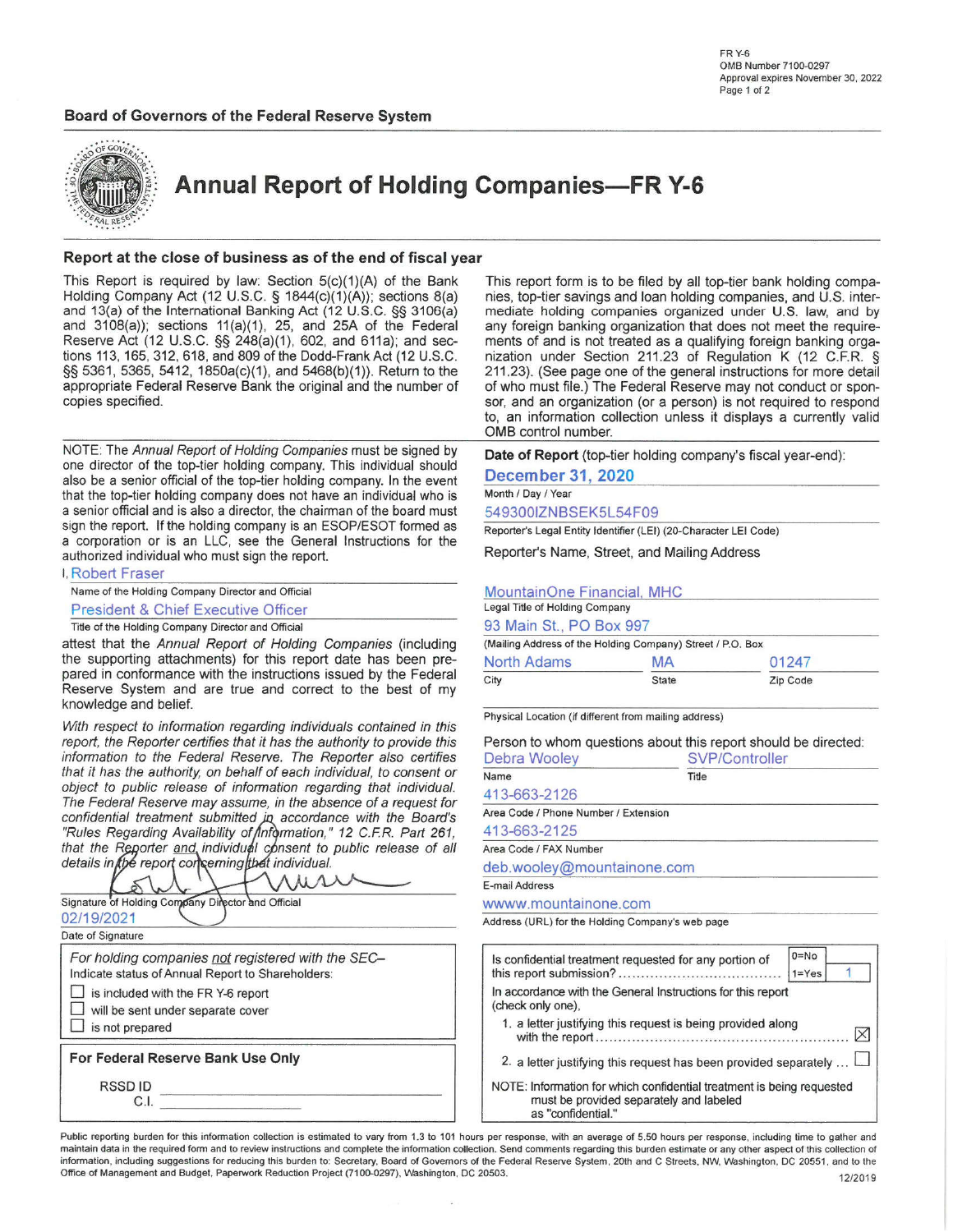# **For Use By Tiered Holding Companies**

Top-tiered holding companies must list the names, mailing address, and physical locations of each of their subsidiary holding companies below.

| MountainOne Financial Inc.                                            |              |          |                                                                       |                                                                       |          |  |  |  |  |
|-----------------------------------------------------------------------|--------------|----------|-----------------------------------------------------------------------|-----------------------------------------------------------------------|----------|--|--|--|--|
| Legal Title of Subsidiary Holding Company                             |              |          |                                                                       | Legal Title of Subsidiary Holding Company                             |          |  |  |  |  |
| 93 Main Street, PO Box 997                                            |              |          |                                                                       |                                                                       |          |  |  |  |  |
| (Mailing Address of the Subsidiary Holding Company) Street / P.O. Box |              |          | (Mailing Address of the Subsidiary Holding Company) Street / P.O. Box |                                                                       |          |  |  |  |  |
| <b>North Adams</b>                                                    | <b>MA</b>    | 01247    |                                                                       |                                                                       |          |  |  |  |  |
| City                                                                  | State        | Zip Code | City                                                                  | State                                                                 | Zip Code |  |  |  |  |
| Physical Location (if different from mailing address)                 |              |          |                                                                       | Physical Location (if different from mailing address)                 |          |  |  |  |  |
| Legal Title of Subsidiary Holding Company                             |              |          |                                                                       | Legal Title of Subsidiary Holding Company                             |          |  |  |  |  |
| (Mailing Address of the Subsidiary Holding Company) Street / P.O. Box |              |          |                                                                       | (Mailing Address of the Subsidiary Holding Company) Street / P.O. Box |          |  |  |  |  |
| City                                                                  | State        | Zip Code | City                                                                  | State                                                                 | Zip Code |  |  |  |  |
| Physical Location (if different from mailing address)                 |              |          |                                                                       | Physical Location (if different from mailing address)                 |          |  |  |  |  |
| Legal Title of Subsidiary Holding Company                             |              |          |                                                                       | Legal Title of Subsidiary Holding Company                             |          |  |  |  |  |
| (Mailing Address of the Subsidiary Holding Company) Street / P.O. Box |              |          |                                                                       | (Mailing Address of the Subsidiary Holding Company) Street / P.O. Box |          |  |  |  |  |
| City                                                                  | <b>State</b> | Zip Code | City                                                                  | State                                                                 | Zip Code |  |  |  |  |
| Physical Location (if different from mailing address)                 |              |          |                                                                       | Physical Location (if different from mailing address)                 |          |  |  |  |  |
| Legal Title of Subsidiary Holding Company                             |              |          |                                                                       | Legal Title of Subsidiary Holding Company                             |          |  |  |  |  |
| (Mailing Address of the Subsidiary Holding Company) Street / P.O. Box |              |          |                                                                       | (Mailing Address of the Subsidiary Holding Company) Street / P.O. Box |          |  |  |  |  |
| City                                                                  | State        | Zip Code | City                                                                  | State                                                                 | Zip Code |  |  |  |  |
| Physical Location (if different from mailing address)                 |              |          |                                                                       | Physical Location (if different from mailing address)                 |          |  |  |  |  |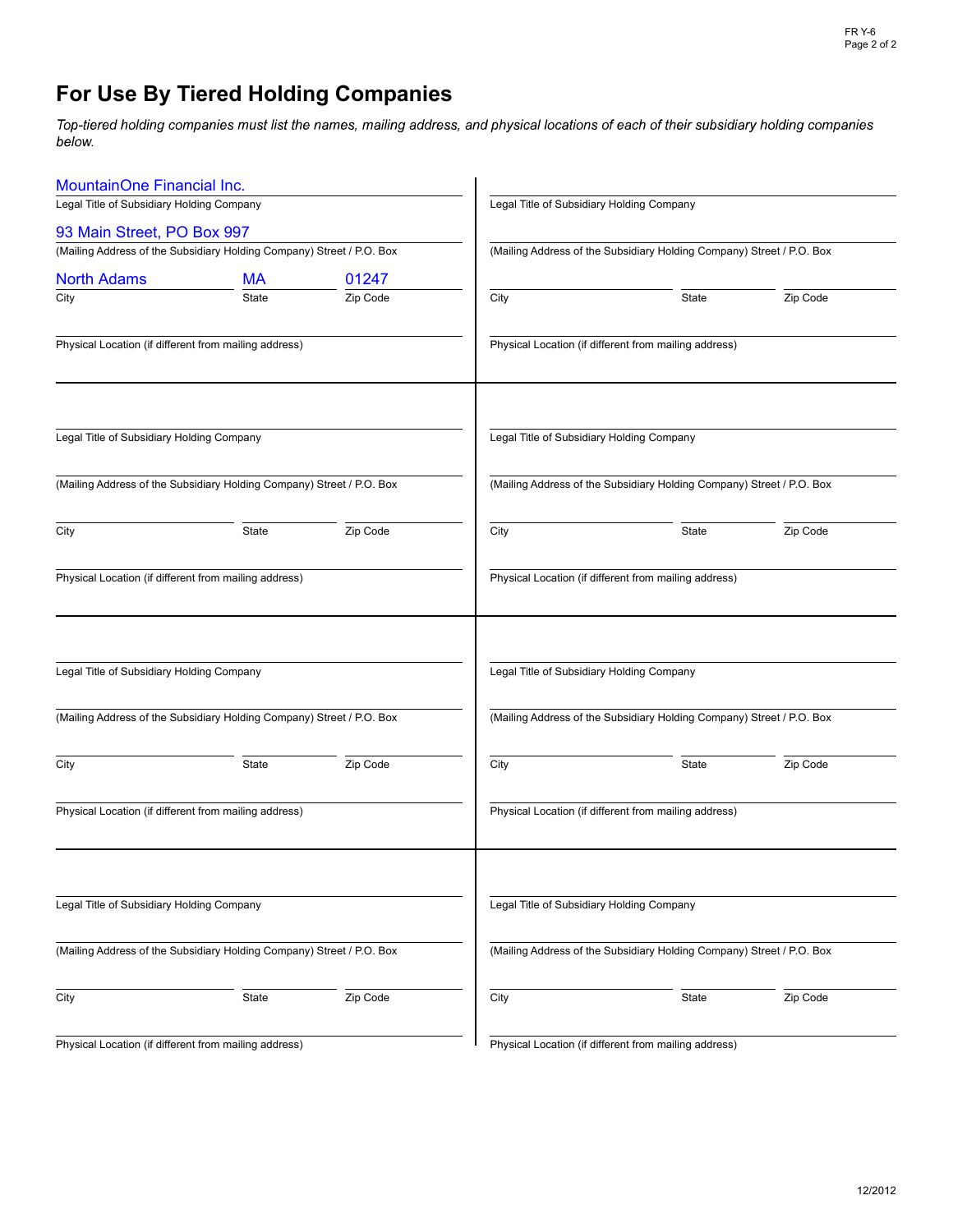Report Item

- 1(a): Form 10-K filed with the SEC None
- 1(b): Annual Report to Shareholders None
- Organization Chart  $2:$ See Attached

2b: Domestic Branch Listing - Attached (Also e-mailed to Joan Marie Herlihy -JoanMarie.Herlihy@bos.frb.org)

 $3:$ Shareholders

None - MountainOne Financial, MHC is a mutual holding company.

- $4.$ Directors & Officers - Public
- $4:$ Directors and officers Provided under separate cover - Confidential Volume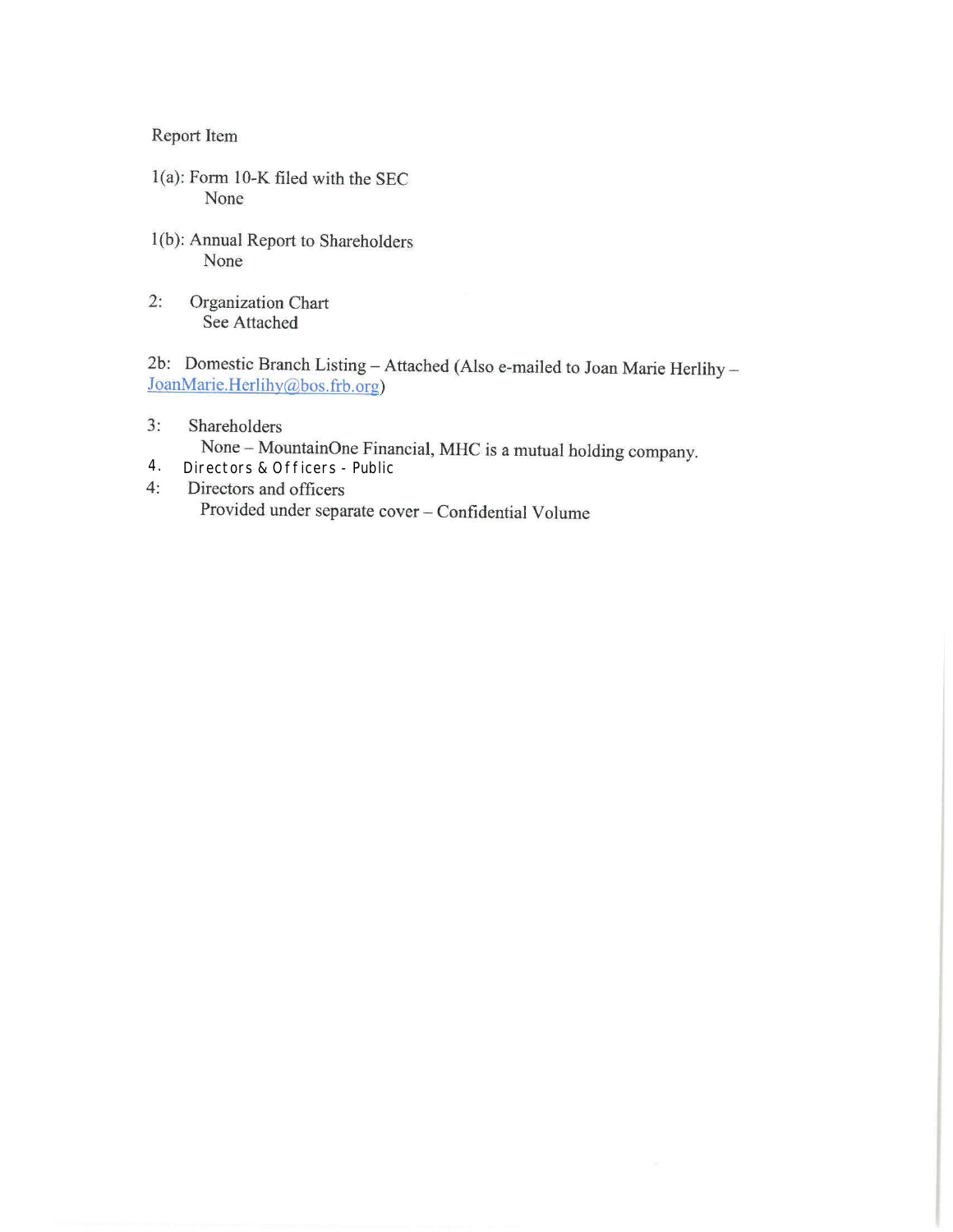# **MOUNTAINONE FINANCIAL, MHC**



\* Trust Companies are affiliates, not subsidiaries of MountainOne Financial, MHC

\*\* All subsidiaries of MountainOne Bank are 100% owned by MountainOne Bank

\*\*\* Bank is 100% owned by MountainOneFinancial, Inc.

\*\*\*\* MountainOne Financial, Inc. is 100% owned by MountainOne Financial, MHC

\*\*\*\*MountainOne Bank is the sole Member of RSB Properties, LLC acting through their Board of Directors with additional Managers elected by the Board of Directors of MountainOne Bank

# **Bank Branches:**

93 Main St., North Adams MA 01247 795 Main St., Williamstown, MA 01267 111 Silver Lake Blvd., Pittsfield, MA 01201 279 Union St., Rockland, MA 02370 77 Granite St., Quincy, MA 02169 54 Front St., Scituate, MA 02066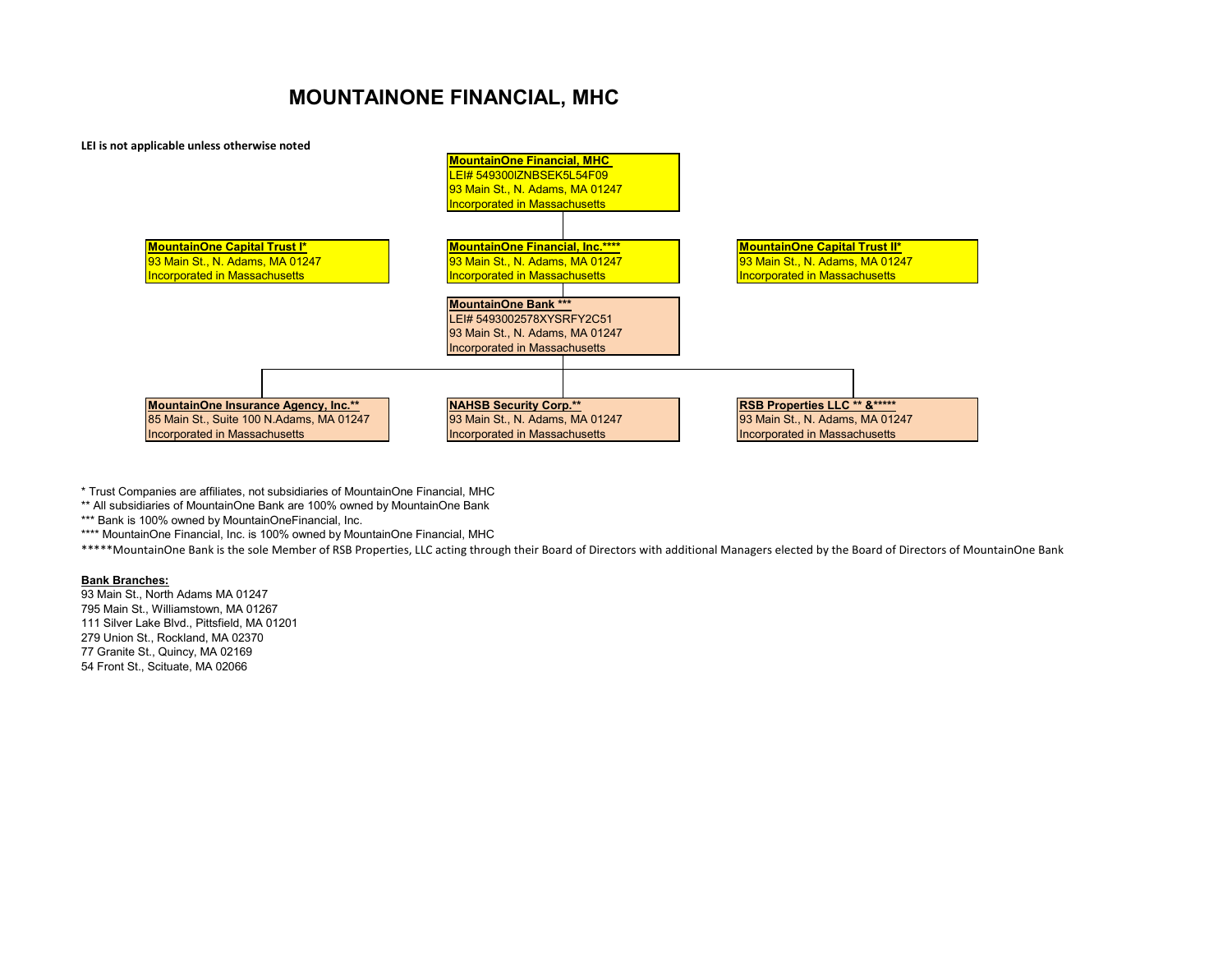#### **Results: A list of branches for your holding company: MOUNTAINONE FINANCIAL, MHC (2634212) of NORTH ADAMS, MA.**

The data are as of 12/31/2020. Data reflects information that was received and processed through 01/05/2021.

### **Reconciliation and Verification Steps**

1. In the **Data Action** column of each branch row, enter one or more of the actions specified below

2. If required, enter the date in the **Effective Date** column

#### **Actions**

**OK:** If the branch information is correct, enter 'OK' in the **Data Action** column. **Change:** If the branch information is incorrect or incomplete, revise the data, enter 'Change' in the **Data Action** column and the date when this information first became valid in the **Effective Date** column. **Close:** If a branch listed was sold or closed, enter 'Close' in the **Data Action** column and the sale or closure date in the **Effective Date** column. **Delete:** If a branch listed was never owned by this depository institution, enter 'Delete' in the **Data Action** column. **Add:** If a reportable branch is missing, insert a row, add the branch data, and enter 'Add' in the **Data Action** column and the opening or acquisition date in the **Effective Date** column.

If printing this list, you may need to adjust your page setup in MS Excel. Try using landscape orientation, page scaling, and/or legal sized paper.

#### **Submission Procedure**

When you are finished, send a saved copy to your FRB contact. See the detailed instructions on this site for more information. If you are e-mailing this to your FRB contact, put your institution name, city and state in the subject line of the e-mail.

Note:

To satisfy the **FR Y-10 reporting requirements**, you must also submit FR Y-10 Domestic Branch Schedules for each branch with a **Data Action** of Change, Close, Delete, or Add. The FR Y-10 report may be submitted in a hardcopy format or via the FR Y-10 Online application - https://y10online.federalreserve.gov.

\* FDIC UNINUM, Office Number, and ID\_RSSD columns are for reference only. Verification of these values is not required.

|  | Data Action Effective Date Branch Service Type | Branch ID RSSD* Popular Name |                                             | <b>Street Address</b>            |                        | State      | Zip Code County | <b>Country</b>                       | FDIC UNINUM* Office Number* Head Office |                         | Head Office ID RSSD* Comments |  |
|--|------------------------------------------------|------------------------------|---------------------------------------------|----------------------------------|------------------------|------------|-----------------|--------------------------------------|-----------------------------------------|-------------------------|-------------------------------|--|
|  | Full Service (Head Office)                     |                              | 97804 MOUNTAINONE BANK                      | 93 MAIN ST                       | NORTH ADAMS MA         |            | 01247           | BERKSHIRE UNITED STATES Not Required | Not Required                            | <b>MOUNTAINONE BANK</b> | 97804                         |  |
|  | ull Service <sup>:</sup>                       |                              | 4511447 MOUNTAINONE FINANCIAL CENTER BRANCH | 111 SILVER LAKE BLVD. PITTSFIELD |                        | <b>IMA</b> | 01201           | BERKSHIRE UNITED STATES Not Required | Not Required                            | <b>MOUNTAINONE BANK</b> | 97804                         |  |
|  | ull Service                                    |                              | 2983442 QUINCY BRANCH                       | <b>77 GRANITE STREET</b>         | <b>QUINCY</b>          |            | 02169           | NORFOLK UNITED STATES Not Required   | Not Required                            | <b>MOUNTAINONE BANK</b> | 97804                         |  |
|  | Full Service                                   |                              | 551904 SOUTH COASTAL MAIN OFFICE            | 279 UNION ST                     | <b>ROCKLAND</b>        | <b>IMA</b> | 02370           | PLYMOUTH UNITED STATES Not Required  | Not Required                            | <b>MOUNTAINONE BANK</b> | 97804                         |  |
|  | Full Service                                   |                              | 335001 SCITUATE OFFICE                      | 54 FRONT ST                      | <b>SCITUATE</b>        | <b>IMA</b> | 72066           | PLYMOUTH UNITED STATES Not Required  | Not Required                            | <b>MOUNTAINONE BANK</b> |                               |  |
|  | ull Service                                    |                              | 774105 WILLIAMSTOWN MAIN OFFICE             | 795 MAIN STREET                  | <b>WILLIAMSTOWN MA</b> |            | 01267           | BERKSHIRE UNITED STATES Not Required | <b>Not Required</b>                     | <b>MOUNTAINONE BANK</b> | 97804                         |  |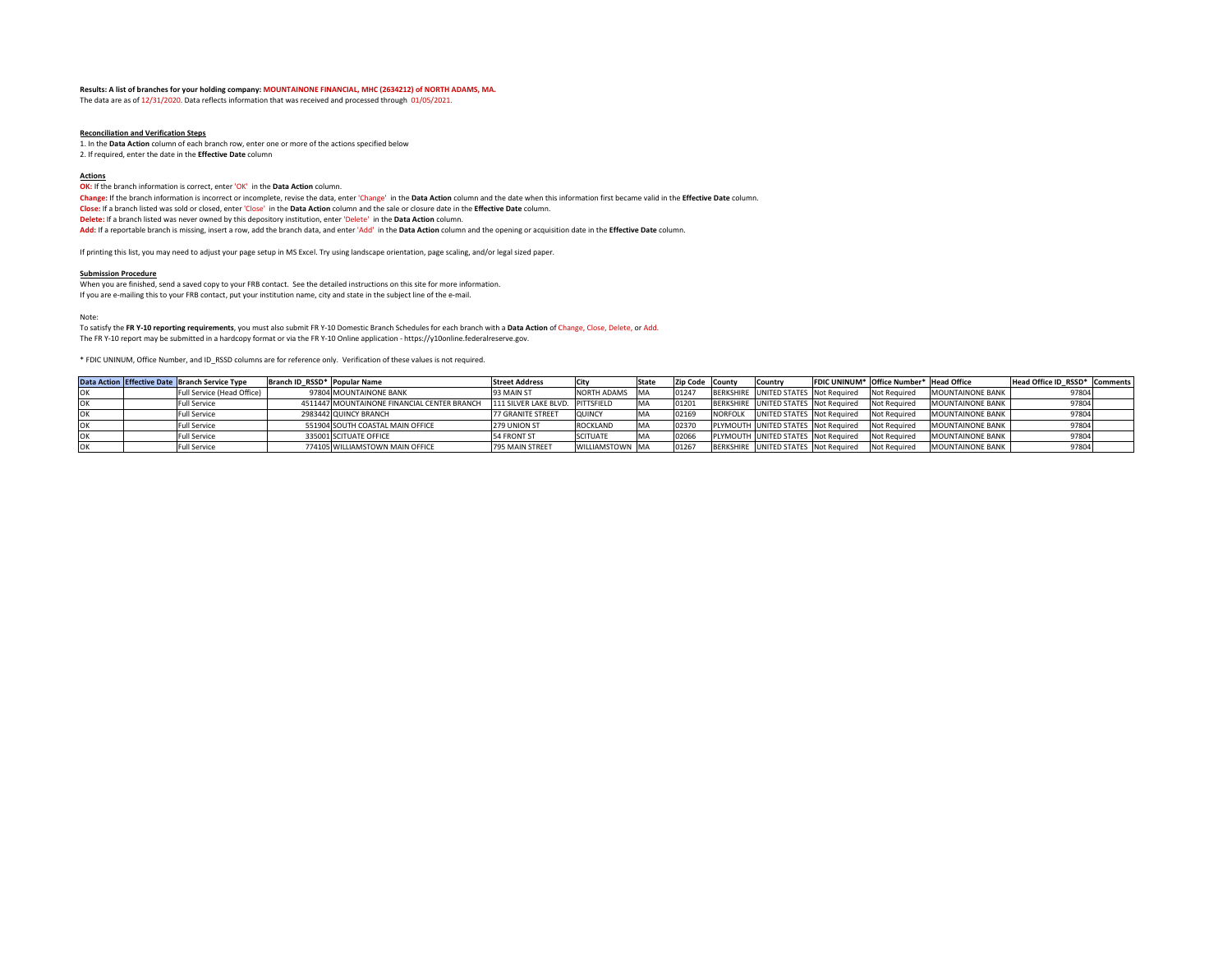## Form FRY –6 Report Item 4 Public Version: Insiders **Note: Items 4(a) and 4(b) are not applicable MountainOne Financial, MHC Fiscal Year Ending December 31, 2020**

| (1) Name, City, State                  | (2) Principal Occupation if other than<br>with Bank Holding Company          | $(3)(a)$ Title & Position with<br><b>Bank Holding Company</b> | $(3)(b)$ Title & Position with subsidiaries (include names of subs)                                                                                                             | $(4)(c)$ List names of other companies (including partnerships) if 25% or<br>more of voting securities are held and include the % of any voting<br>securities held |
|----------------------------------------|------------------------------------------------------------------------------|---------------------------------------------------------------|---------------------------------------------------------------------------------------------------------------------------------------------------------------------------------|--------------------------------------------------------------------------------------------------------------------------------------------------------------------|
| Art, Pamela<br>Williamstown, MA        | <b>Retired Publishing Executive</b>                                          | Trustee<br>Vice Chair                                         | Director - MountainOne Bank                                                                                                                                                     | N/A                                                                                                                                                                |
| Bailey, James<br>Marshfield, MA        | Retired / CPA                                                                | Trustee                                                       | Director - MountainOne Bank                                                                                                                                                     | N/A                                                                                                                                                                |
| Bosley, Daniel<br>North Adams, MA      | Government Consultant                                                        | Trustee<br>Chair                                              | Director - MountainOne Bank                                                                                                                                                     | See Confidential Item 4.                                                                                                                                           |
| Carey-Neville, Noreen<br>Plymouth, MA  | Insurance Agency Owner                                                       | Trustee                                                       | Director - MountainOne Bank                                                                                                                                                     | See Confidential Item 4.                                                                                                                                           |
| Carlotto, Lynne<br>Pittsfield, MA      | N/A                                                                          | EVP, Senior Risk<br>Management Officer                        | EVP, Senior Risk Management & CRA Officer - MountainOne Bank                                                                                                                    | N/A                                                                                                                                                                |
| Crane, David<br>Dalton, MA             | Printing Executive                                                           | Trustee                                                       | Director - MountainOne Bank                                                                                                                                                     | See Confidential Item 4.                                                                                                                                           |
| Fraser, Robert<br>Marshfield, MA       | N/A                                                                          | Trustee<br>President & CEO                                    | Director - MountainOne Bank<br>President and CEO of MountainOne Bank<br>President and CEO of MountainOne Financial Inc.<br>Director & CEO of MountainOne Insurance Agency, Inc. | N/A                                                                                                                                                                |
| Hogan, Susan<br>Williamstown, MA       | College Administrator                                                        | Trustee                                                       | Director - MountainOne Bank                                                                                                                                                     | See Confidential Item 4.                                                                                                                                           |
| Maguire, Kevin<br>Marshfield Hills, MA | Retired CEO, Food Production Company                                         | Trustee                                                       | Director - MountainOne Bank                                                                                                                                                     | N/A                                                                                                                                                                |
| O'Connell, Thomas<br>Boston, MA        | Real Estate Development                                                      | Trustee                                                       | Director - MountainOne Bank                                                                                                                                                     | See Confidential Item 4.                                                                                                                                           |
| Owens, Steven<br>Cohoes, NY            | N/A                                                                          | EVP, CFO, CIO, COO,<br>Treasurer                              | EVP, CFO, CIO, COO, Treasurer - MountainOne Bank<br>Director & Treasurer - MountainOne Insurance Agency, Inc.                                                                   | N/A                                                                                                                                                                |
| Spence, William<br>Norwell, MA         | President, Heating Fuel, Storage & Real<br><b>Estate Development Company</b> | Trustee                                                       | Director - MountainOne Bank                                                                                                                                                     | See Confidential Item 4.                                                                                                                                           |
| Thompson, Joseph<br>Williamstown, MA   | Director, Art Museum                                                         | Trustee                                                       | Director - MountainOne Bank                                                                                                                                                     | N/A                                                                                                                                                                |